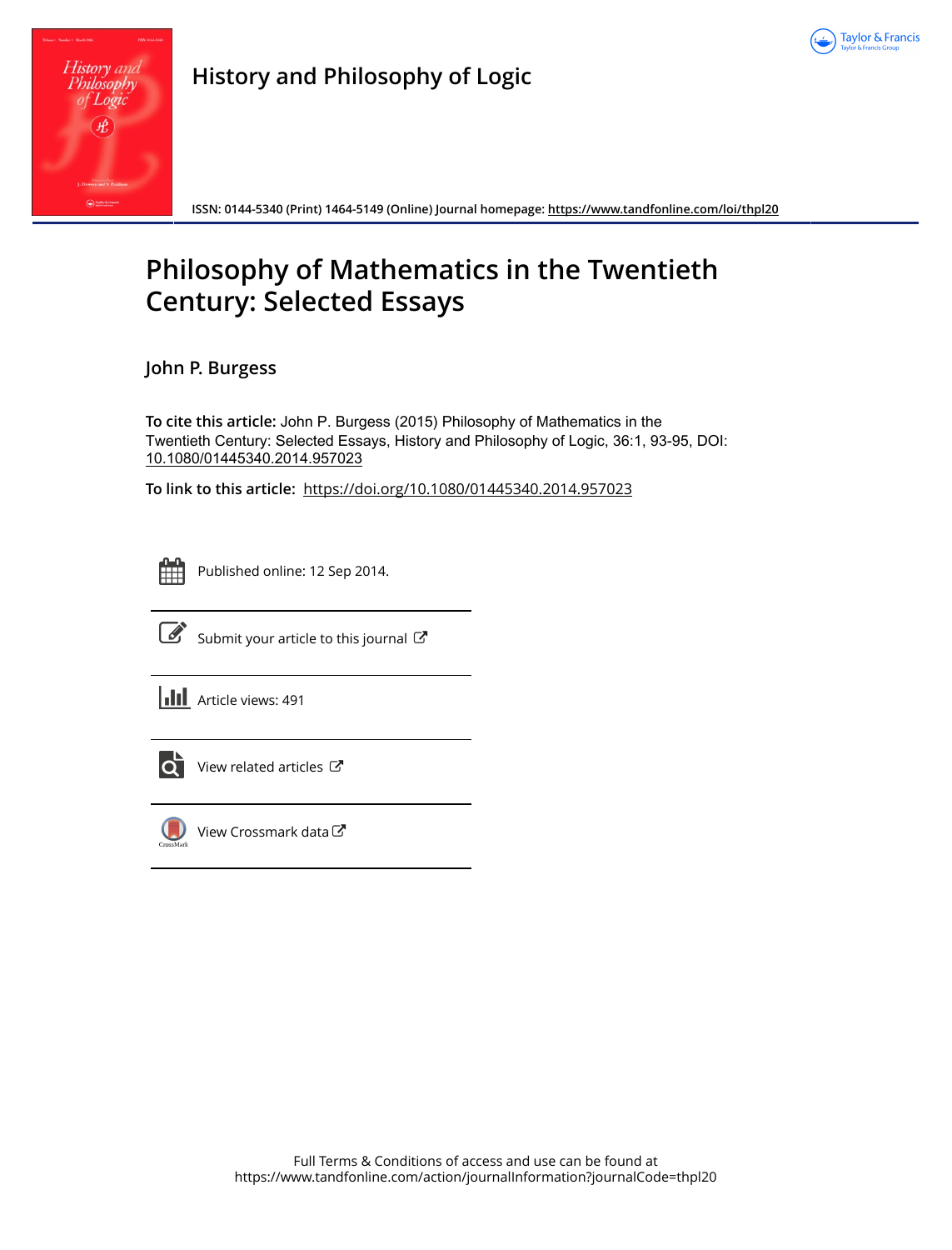procedure in building a glossary of Fregean concepts is exemplary too (cf. pp. ix–x and xxxiii–xxxvi). Beginning more than 10 years ago with small translation bulletins, the three core members of the project team discussed existing approaches and alternative interpretations, objections and revisions stage-by-stage on a weekly basis. This was their modus operandi for a long time. It was only when the first draft of the translation of Volume I was finished that a workshop with international Frege scholars was organized in 2006 to work through the full manuscript. A second followed in 2008 for Volume II, and in 2010 a collaborative revision of the entire translation began. In the introductory passage 'Translating Frege's *Grundgesetze*' (pp. xvi–xxix) the editors not only present the resulting glossary of technical terms (pp. xxvi–xxviii)<sup>3</sup> but also a detailed explanation of their translations (pp. xvi–xxvi) for more than 20 (in some cases of course difficult) concepts. The editors even convincingly explain why they chose not to transform Frege's concept-script into modern notation (pp. xxix–xxx). Should readers need assistance with their understanding of Frege's calculus, the edition contains an appendix 'How to read *Grundgesetze*' (pp. A-1–A-42) by Roy T. Cook. The edition ends with an 'Index' for both volumes (11 p.).

One point of criticism: in their 'Introduction' Philip A. Ebert and Marcus Rossberg speak (like many other proponents of a type-free higher-order logic) of 'the inconsistency of Basic Law V' (p. xv). For Frege scholars this is a very careless remark. It falsely suggests that Basic Law V is a contradiction. In fact the inconsistency lies in the formal system of *Grundgesetze*, a system that contains alongside Basic Law V a type-free higher-order logic. Why should we consider Basic Law V inconsistent if the underlying logic is likewise necessary to deduce the antinomy? It is only fair to remember that Basic Law V is absolutely harmless if treated within simple Type Theory. But that is my only criticism.

There is no doubt that this English edition will become a basic work in international Frege scholarship in general and the standard reference for neologicist programs in particular. The translation and editing were undertaken on the highest level and in veneration of Gottlob Frege. PhilipA. Ebert, Marcus Rossberg and CrispinWright (as well as all the other members of this project) did a great job. Congratulations and kudos!

## **References**

Schirn, M. 2010. 'On translating Frege's *Die Grundlagen der Arithmetik*', *History and Philosophy of Logic*, **31**(1), 47–72.

## <http://dx.doi.org/10.1080/01445340.2014.939888>

Charles Parsons, *Philosophy of Mathematics in the Twentieth Century: Selected Essays*. Cambridge: Harvard University Press, 2014. xiv  $+$  350 pp. \$55.00, £40.50, d49.50 (Hardcover). ISBN 978-0-67472806-6.

Reviewed by John P. Burgess, *Department of Philosophy, Princeton University, Princeton, NJ 08544-1006, USA,* jburgess@princeton.edu.

© 2014 John P. Burgess

The second volume of Charles Parsons' selected papers, dedicated to Solomon Feferman, Wilfred Sieg, and William Tait, collects eleven mainly historical essays and reviews on

Angelelli, I. 1984. 'Frege and abstraction', *Philosophia Naturalis*, **21**, 453–71.

<sup>&</sup>lt;sup>3</sup> On p. xxvi in the glossary: 'Endlos' is not translated as 'endless' – probably a typographical error.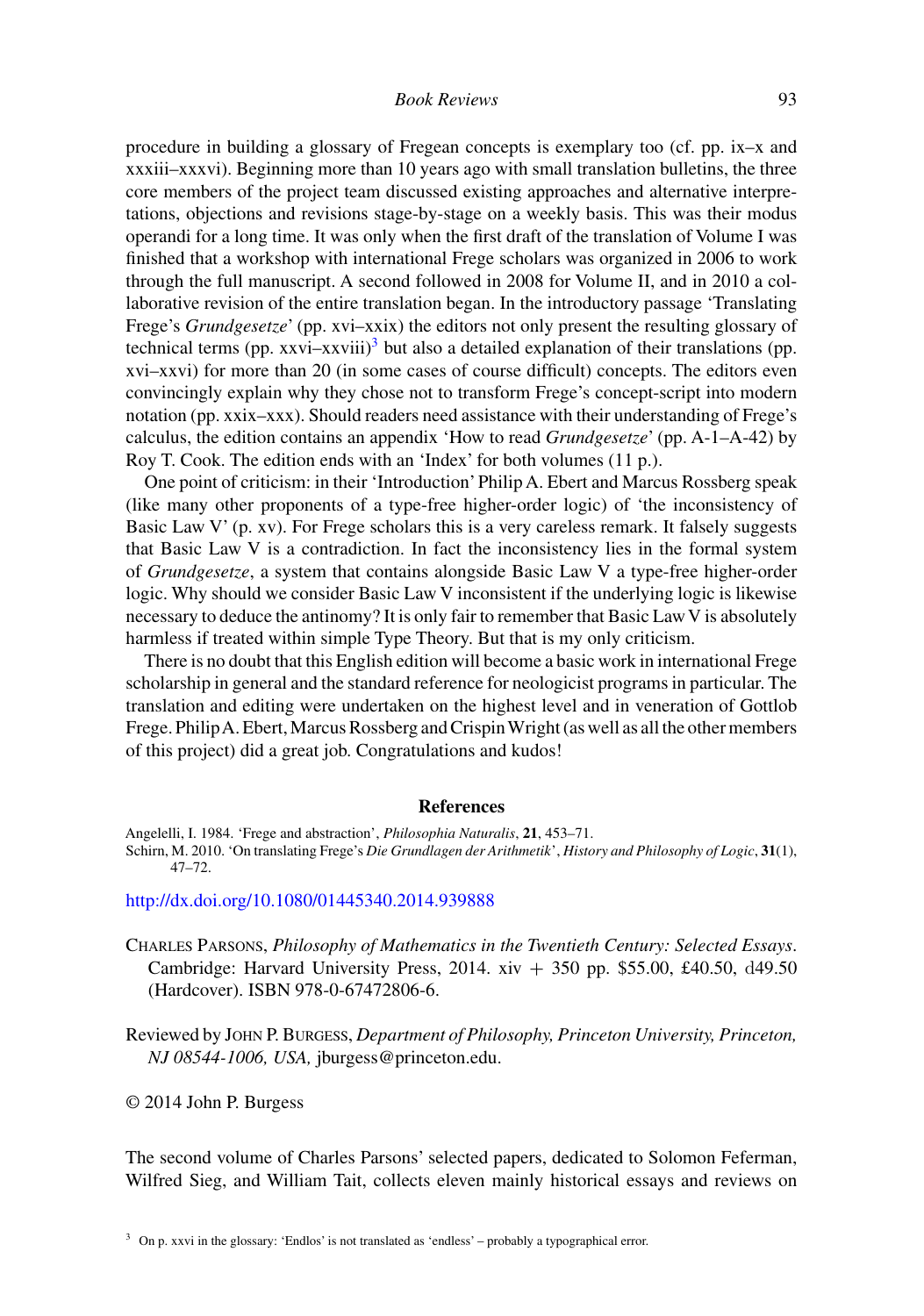philosophy and philosophers of mathematics in the last century, with about 15% new material, including: one new thematic essay on the continuing Kantian legacy in the first half of the century (in the usual suspects, intuitionist and formalist), forming a link of sorts with the predecessor volume, *From Kant to Husserl* (Harvard, 2012); postscripts to several papers; new notes; and an introduction and preface.

A second thematic essay concerns the relationship, again in the first half of the century, between acceptance of impredicative definitions and philosophical realism, finding it more complicated than usually supposed (even though the issue of impredicativity in intuitionism, from the Brouwer–Heyting–Kolmogorov explanation of the conditional to the 'creative subject' scheme is not covered), partly because of Hilbert's acceptance of impredicativity in mathematical practice, as legitimate though not *inhaltlich*.

The remaining ten papers treat the philosophies of mathematics of six important writers and thinkers: two logicians with institutional affiliations in mathematics (Paul Bernays and Kurt Gödel), two logicians with institutional affiliations in philosophy (Hao Wang and William Tait), and two philosophers who made significant contributions to logic, especially early in their careers (W.V. O. Quine and Hilary Putnam), to which category Parsons himself belongs, though he is also what none of the others are, an historian of philosophy. The first two are treated as mainly historical figures, the other four as 'contemporaries' of the author, though only Tait and Putnam are still living by the time of this writing.

The last of the essays, a review of another writer's selected essays, begins by saying (p. 290) that 'it should be no surprise to those who know [his] work that this is a very rich collection, with contributions on a wide variety of issues, both systematic and historical', and that 'serious discussion of even all the majors issues would be beyond the scope of a review'. Exactly the same can be said of the author and volume under review, and with more emphasis considering the very short word limit available to this reviewer. Most of the papers have already generated considerable discussion after their original publication.

Bernays' unsystematic but significant philosophical contributions (he was among other things perhaps the major figure in the transition from the polemics of the *Grundlagenstreit* to the calm comparative study of trade-offs between scope and power on the one hand and evidence and security on the other) is given welcome and overdue serious attention in the third essay. Four essays on Gödel, the fourth through seventh, partly the fruit of Parsons' close familiarity with the *Nachlaß* (beginning with the Gibbs Lecture and drafts of a contribution on Carnap for the *Library of Living Philosophers* volume on Carnap) in his capacity as co-editor of the great logician's *Collected Works*, include: an overview; a close look at Gödel's first published philosophical essay, 'Russell's Mathematical Logic'; a comparison of Gödel's very curious and idiosyncratic notion of 'analyticity' with the wellknown negative views of Quine; and a major study of the themes of 'realism' and 'intuition' in Gödel, whose complexities defy concise summary. The tenth essay, on Hao Wang, is also in large part, though by no means exclusively, about Gödel, or more precisely about Wang's writings on Gödel, which range from formulations personally approved for publication by Gödel himself to attempted reconstructions of remembered conversations, which naturally must be used with some caution.

The eighth essay is on Quine's 'nominalism', less in the sense of his joint work with Nelson Goodman, but of his career-long insistence that the mere use of predicates as predicates ('is yellow', for instance) does not in itself commit one to the existence of any sort of *entity* (Fregean concept, attribute or property, set or class, or even predicate-meaning). This is followed by a study of the theme, little treated elsewhere, and making only limited, though significant, contact with philosophy of mathematics, of 'genetic explanation' (mainly speculative, non-empirical developmental linguistics) in Quine's oddest book, *The Roots of Reference*.